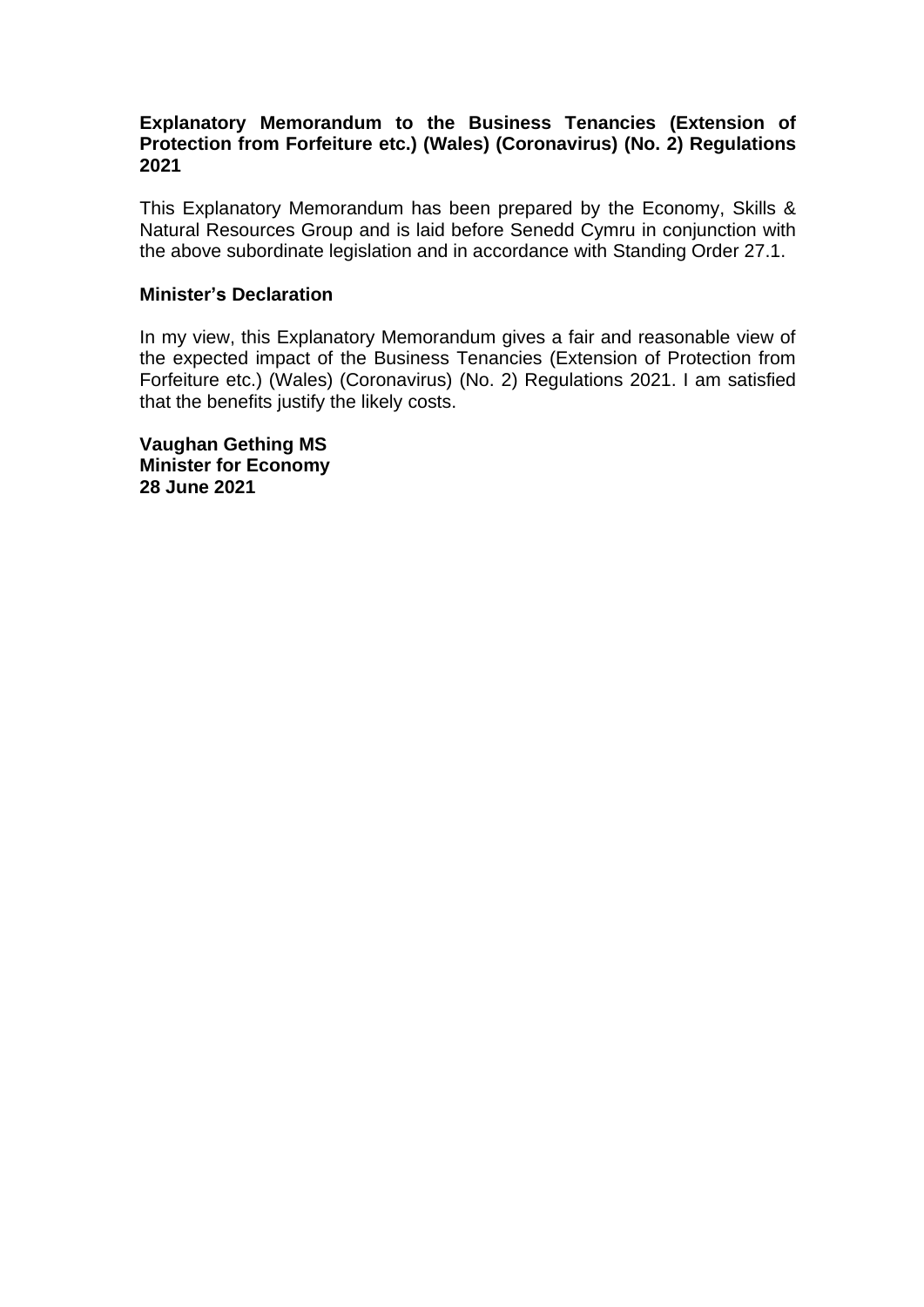# **PART 1**

### **1. Description**

These Regulations make provision to extend the duration of the moratorium provided by section 82 of the Coronavirus Act (2020) ("the Act"), during which a right of re-entry or forfeiture, under a relevant business tenancy, for non-payment of rent may not be enforced, by action or otherwise.

### **2. Matters of special interest to the Legislation, Justice and Constitution Committee**

The Welsh Ministers has the executive competence to make these Regulations pursuant to section 82 of the Coronavirus Act 2020 ("the Act"). Section 82(12) of the Act defines the "relevant period" as "ending with 30 June 2020 or such later date as may be specified by the relevant national authority in regulations made by statutory instrument (and that power may be exercised on more than one occasion so as to further extend the period)". Section 82(12) of the Act further confirms that "relevant national authority" means in relation to Wales, the Welsh Ministers.

According to the UK Government, the most recent data for the UK indicates that hospitality rent payment continues to lag significantly behind the average, with just 44.1% of rent paid following the March payment date (compared to 71.8% across all sectors), which constitutes a 2% reduction from the same period following the December rent payment date.

The British Property Federation (BPF) estimate that by the 30 June 2021, £7.5bn of commercial rent across the UK will be in arrears. Remit Consulting estimate that of 30 March, £5.3bn of commercial rents arising since March 2020 were unpaid, of which half (£2.8bn) were in the retail sector.

According to the UK Government, the most recent data for the UK shows that hospitality rent payment continues to lag significantly behind the average, with just 23.6% of rent paid in the pubs, bars and restaurants sector 35 days after the March payment date.

Whilst the statistics relate to the whole of the UK, a proportion of this data relates to Wales.

There is an urgent need to ensure that the relevant period is extended beyond the 30 June. The number of businesses under immediate threat of eviction from their premises must be kept low, in order to continue to contribute to the range of measures in place that respond to the continuing effects of the pandemic. Consequently, these Regulations come into force on 30 June 2021 in order to ensure that there is no gap in the protection given to tenants, which means that they do not follow the convention that not less than 21 days should elapse between the laying of the Regulations and their coming into force. The decision to extend the relevant period has been taken in response to a situation that is still rapidly evolving, and in the light of continuing uncertainties surrounding the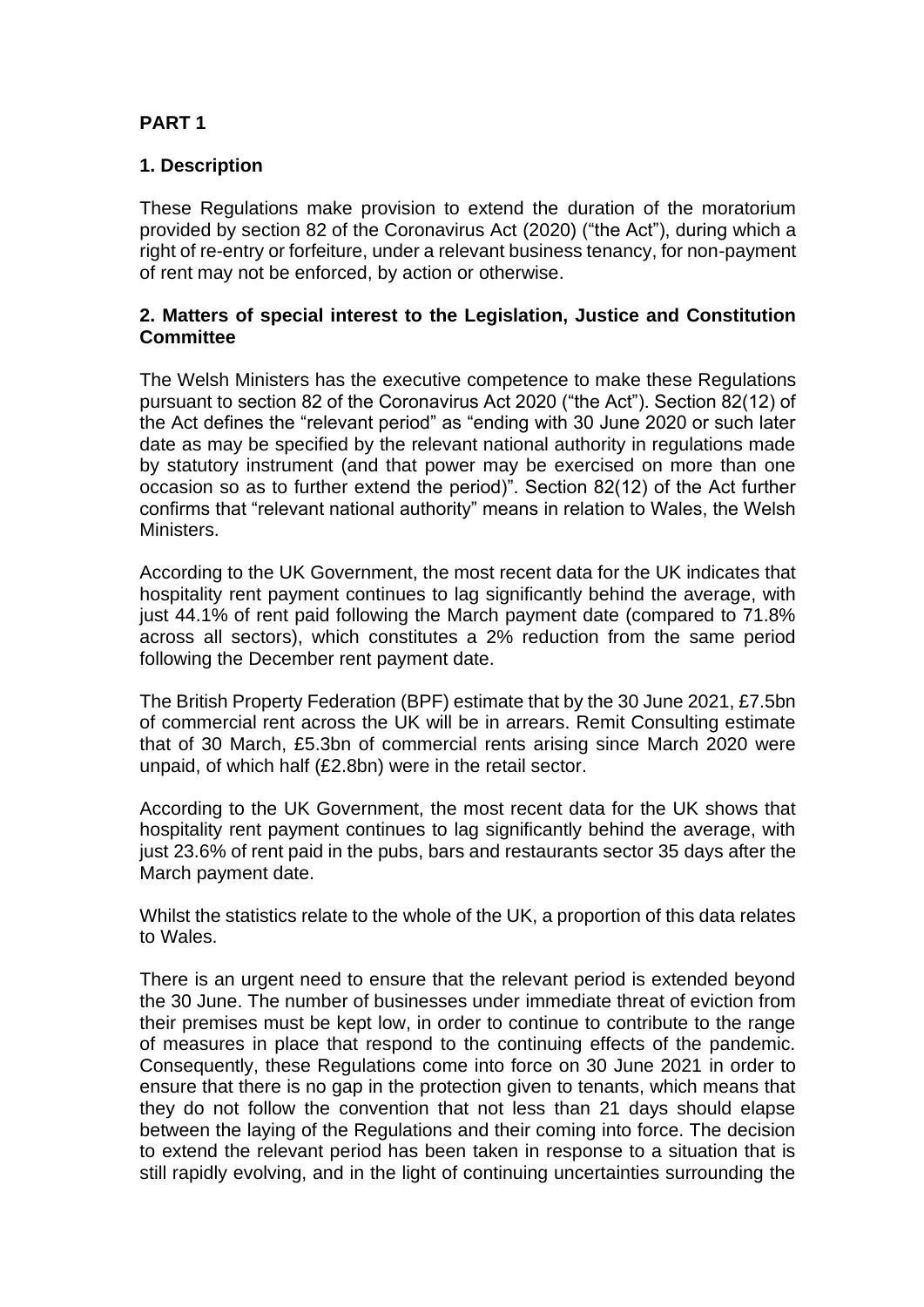impact of new variants of the virus. Taking this decision has been essential to ensuring appropriate alignment of the measures taken to combat the effects of the pandemic. Complying with the 21 day convention has thus not been practicable in this instance.

# **3. Legislative background**

Section 82 of the Act makes provision that a right of re-entry or forfeiture, under a relevant business tenancy, for non-payment of rent may not be enforced, by action or otherwise, during the "relevant period". Section 82(12) of the Act defines the "relevant period" as beginning with the day after the day the Act was passed, and ending with 30<sup>th</sup> June 2020, or such later date as may be specified by the relevant national authority in regulations. The power to specify a later date may be exercised on more than one occasion so as to further extend the "relevant period".

The Welsh Ministers are the "relevant national authority" in relation to Wales, and are therefore able to make regulations, to extend the "relevant period" for protections beyond  $30<sup>th</sup>$  June 2020, thereby maintaining the protection provided by section 82 of the Act to such later date specified in regulations.

Regulations currently in force, The Business Tenancies (Extension of Protection from Forfeiture etc.) (Wales) (Coronavirus) Regulations 2021 extend the "relevant period" until 30 June 2021.

These Regulations follow the Senedd's negative resolution procedure.

# **4. Purpose and intended effect of the legislation**

The purpose of the Regulations is to specify that the "relevant period", as defined by section 82(12) of the Act, is to end, in relation to Wales, with 30 September 2021.

The effect of the Regulations is to extend the "relevant period" in which a right of re-entry or forfeiture, under a relevant business tenancy, for non-payment of rent may not be enforced, by action or otherwise for a further 3 months to 30 September 2021.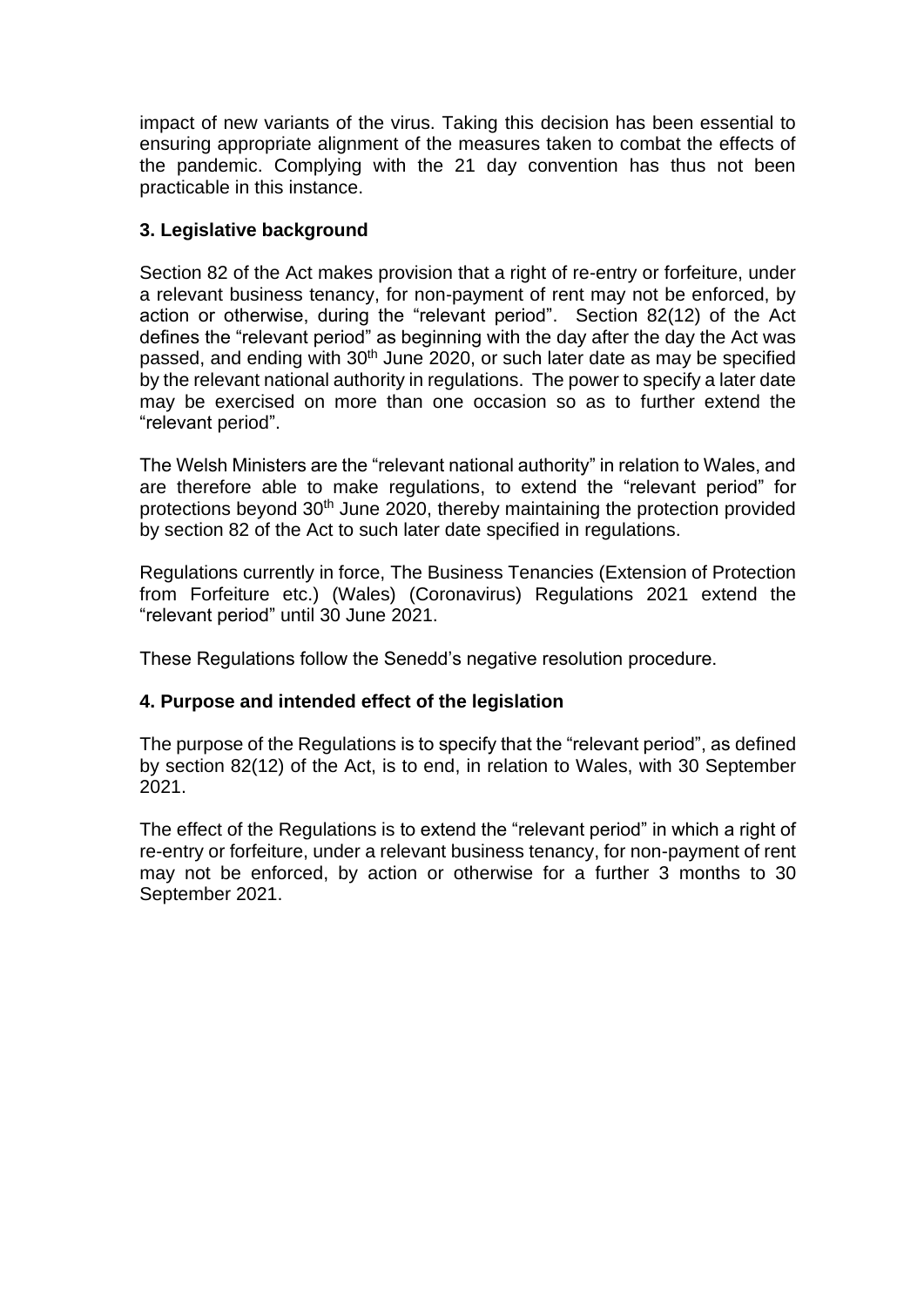# **PART 2 – REGULATORY IMPACT ASSESSMENT**

### **5. Options**

Five options have been considered:

Option 1: Do nothing - Allow the provision protecting commercial tenants from eviction due to non-payment of rent to lapse on 30 June 2021.

Option 2: Make Regulations to extend the protection for a further 1 month to 31 July 2021.

Option 3: Make Regulations to extend the protection for a further 3 months to 30 September 2021. This is the preferred option.

Option 4: Make Regulations to extend the protection for a further 6 months to 31 December 2021.

Option 5: Make Regulations to extend the protection for nearly a further 9 months to 25 March 2022.

#### **Costs and benefits**

There are potential financial implications associated with all options. With options 2, 3, 4 and 5 there may be increasing pressure for Welsh Ministers to provide additional financial support to commercial landlords during this period to counteract the protection provided to tenants. Extending the protection is intended to support the economic recovery by trying to ensure businesses are able to continue trading.

However, the assessment is supplemented by data from a voluntary fortnightly [Business Insights and Conditions Survey \(BICS\).](https://www.ons.gov.uk/businessindustryandtrade/business/businessservices/bulletins/businessinsightsandimpactontheukeconomy/7january2021/relateddata) It is carried out by the Office for National Statistics (ONS), which captures the views of businesses on the impact of the coronavirus (COVID-19) on turnover, workforce prices, trade and business resilience.

The annex contains some further information on the survey and the findings should be viewed in the context of this information. It should be noted that the survey is voluntary and may only reflect the characteristics of those that responded; the results are experimental. Furthermore, the survey is not forward looking so future business conditions and impacts are not covered.

### **Option 1: Do nothing - Allow the provision protecting commercial tenants from forfeiture proceedings due to non-payment of rent to lapse on 30 June 2021.**

Without making, amending and extending the Regulations, the protection will lapse and as a result there is an increased risk that commercial tenants could be evicted from their premises for non-payment of rent. As the principle aim of the original legislation was to protect commercial tenants and jobs, removal of the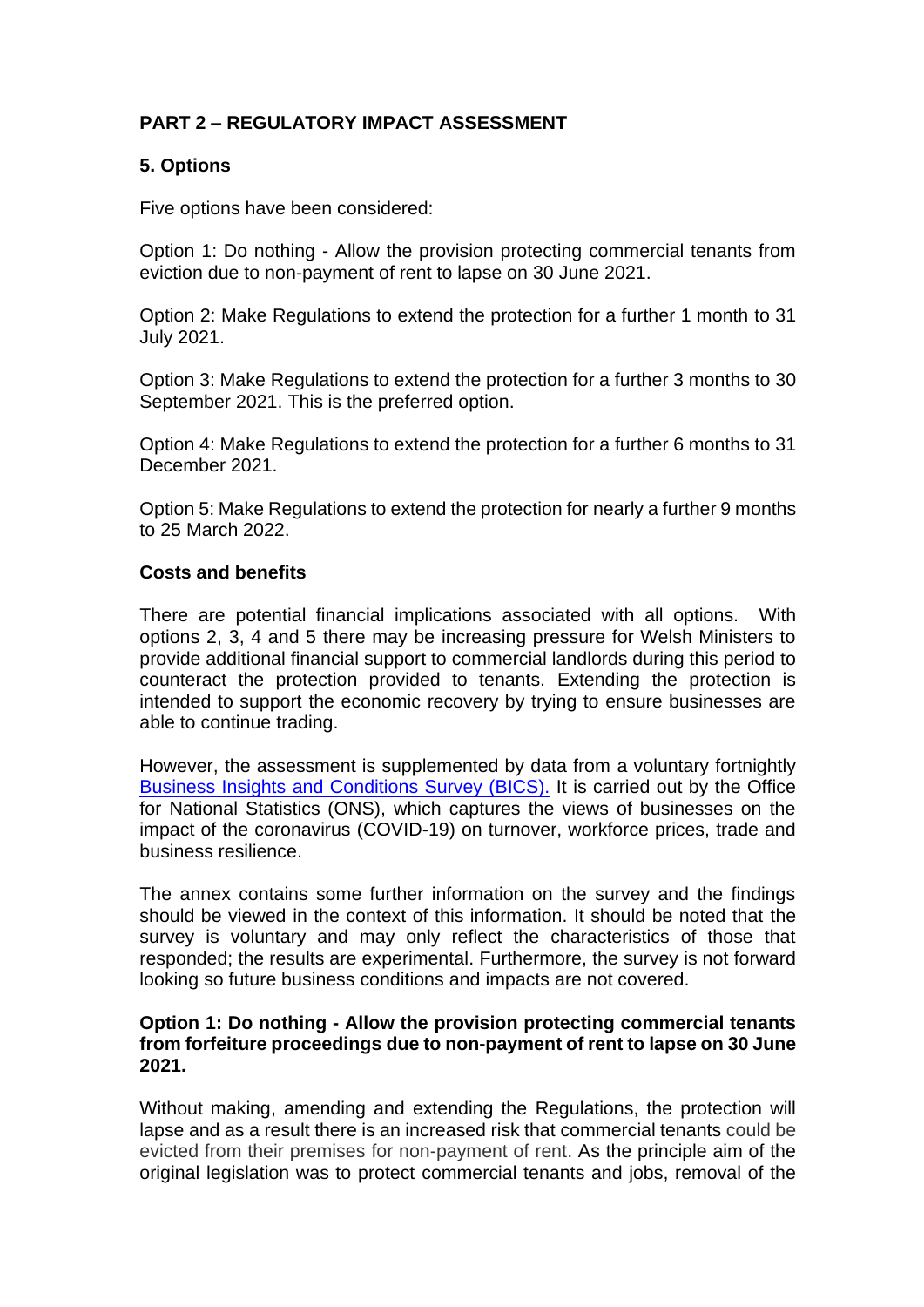current protection would put those commercial tenants, some of which may have been supported financially by both the Welsh and UK Governments, back at risk as the economy recovers.

A consequence of this option is that commercial landlords will be free to take action for non-payment of rent. This will lead either to payment of some or all of rent owed by commercial tenants, or forfeiture proceedings. However, due to the uncertainty of the current economic climate, landlords would need to carefully consider whether they would benefit financially as tenants may in any event not be able make the necessary payments. It might be difficult to find a replacement tenant, or to sell the property, as demand for commercial space in some sectors (e.g. leisure, retail and hospitality) is likely to have reduced, at least in the short term.

The results from Wave 30 of the ONS BICS survey covers the period of **19 April to 2 May 2021**. It shows that, of businesses who have not permanently stopped trading, 61% of businesses in Wales are using or intend to use the Coronavirus Job Retention Scheme, compared to 62% of businesses in Scotland, 54% in Northern Ireland and 56% in England.

Welsh businesses have made use of a wide range of government schemes during the crisis. These include:

- Business grants funded by UK and devolved governments;
- Government backed accredited loans or finance agreements; and
- The Kickstart Job Scheme for young people as well as the CJRS.

Of businesses who have not permanently stopped trading, 61% of those operating in Wales had not received any government-backed loans or finance agreements, this compares to 63% in England and Northern Ireland and 66% in Scotland. Also, of business who have not permanently stopped trading and have applied for a government grant in Wales, 4% did not receive it. This compares to 8% in Northern Ireland and 6% in Scotland and England.

The conclusion is that Option 1 would not achieve the policy objective of supporting business and protecting commercial tenants from forfeiture during the Coronavirus pandemic.

### **Option 2 – Make Regulations to extend the protection for a further 1 month to 31 July 2021.**

While extending the provisions for a short period of time – namely a month – would limit the burden on landlords, this option is not likely to be sufficient to signal to the Welsh economy that there is a significant framework of support in place to allow businesses to adapt.

Furthermore, an extension of this period of time will drastically reduce the scope for the Welsh Government to develop a more sustainable set of proposals.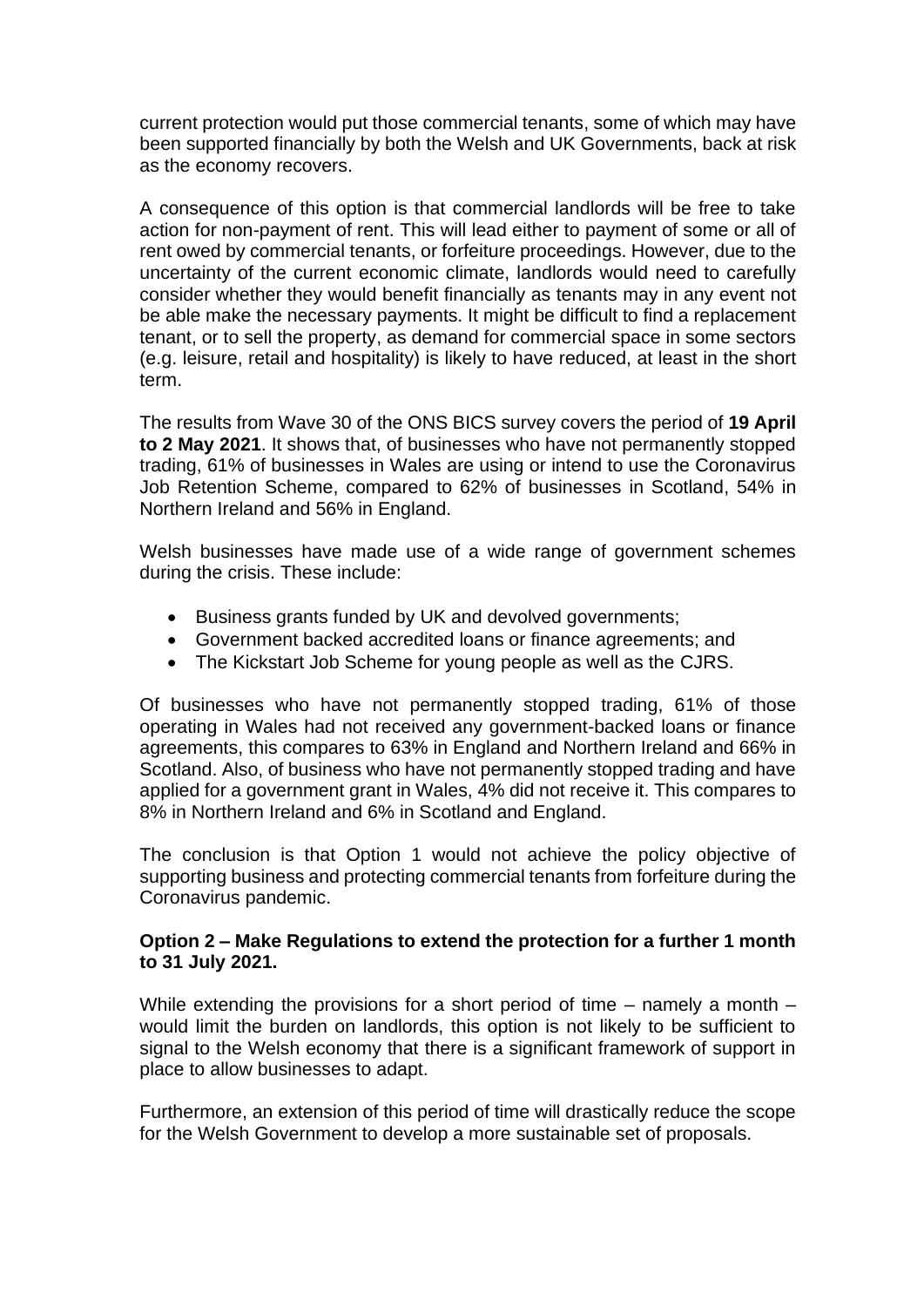### **Option 3: Make Regulations to extend the protection for a further 3 months to 30 September 2021.**

Coronavirus has reduced economic activity, leading to a drop in income for many businesses. The ONS BICS survey shows:

- 28% of responding businesses in Wales reported a decrease in turnover of up to 50%, the **highest** of any other UK country or English Region. A further 8% reporting a decrease of over 50%. Across all businesses currently trading in Wales, 10% declared that profits have decreased by more than 50%, 9% said profits had decreased between 20-50% and 15% said profits had decreased by up to 20%.
- Of businesses not permanently stopped trading, 40% think that their cash reserves will last more than 6 months in Wales. This is the **lowest** of any other UK country or English region.
- 43% of businesses in Wales had less than 6 months cash reserves, similar to the overall UK figure of 44%. Around 3% of Welsh businesses reported they had no cash reserves.

# *Insolvency:*

In Wales, of businesses not permanently stopped trading:

- 11% had a moderate risk of insolvency
- 55% had a low risk of insolvency
- 24% had no risk of insolvency

# *Business confidence:*

In Wales, of businesses currently trading:

- 65% reported high confidence that they would survive the next three months;
- 28% reported medium confidence that they would survive the next three months;
- 2% reported low confidence that they would survive the next three months.

### *Site closures:*

*In Wales, of businesses currently trading:*

- *2% intended to permanently close some business sites in the next three months;*
- *86% did not intend to permanently close any business sites in the next three months;*
- *A further 13% were 'not sure'*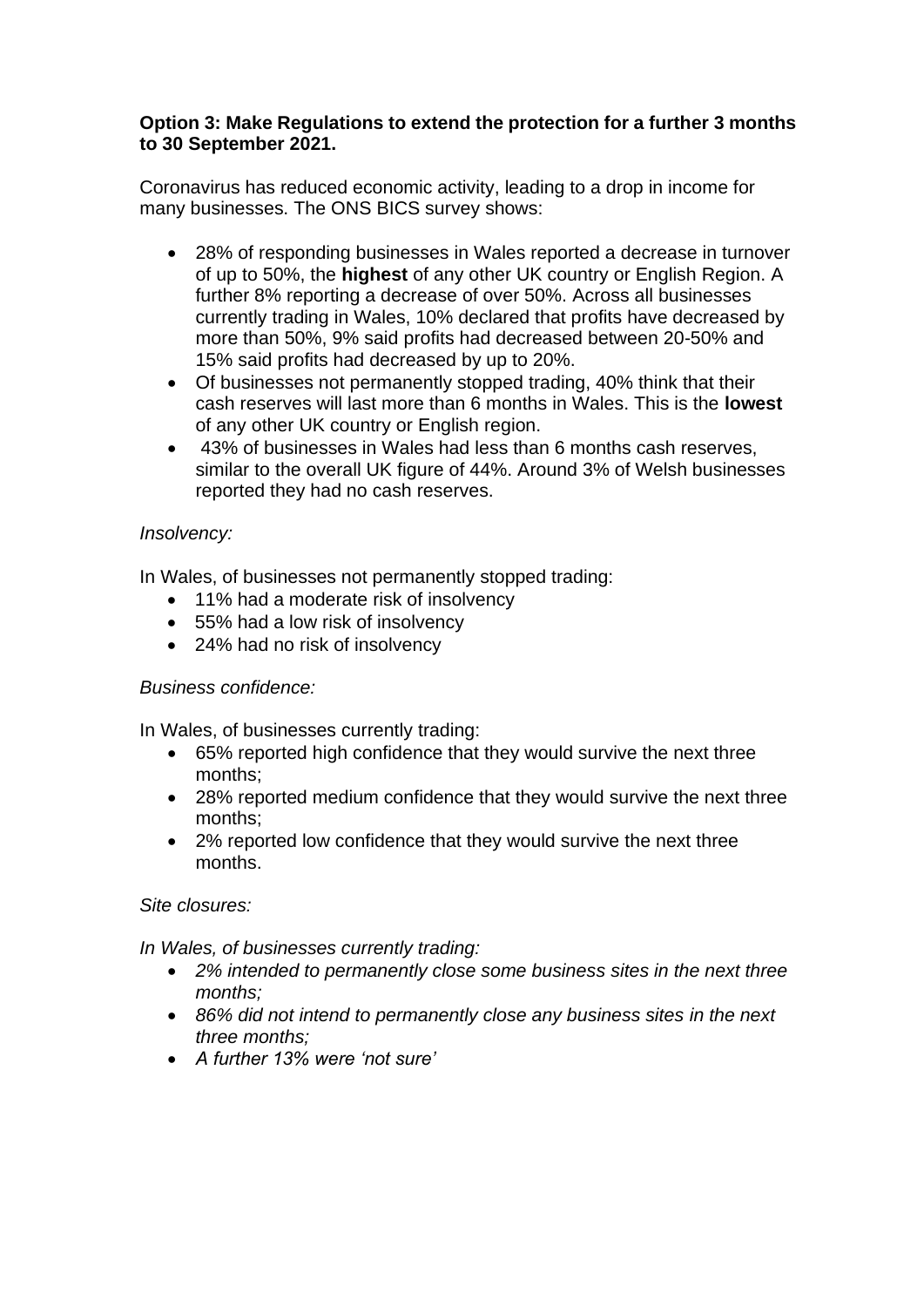### *Capital expenditure<sup>1</sup>*

Welsh businesses appear to have also had their capital expenditure affected by the coronavirus (COVID-19) pandemic.

In wave 27 of the BICS (8 March to 21 March 2021), of all businesses continuing to trade in Wales, 10% reported that capital expenditure had stopped, while 22% reported that capital expenditure had been lower than normal.

This option will allow the Welsh Government to continue to protect commercial tenants during a continuing time of uncertainty, but at the same time does not excessively remove the rights and remedies which enable landlords to pursue non-payment of rent.

The commercial property sector and market plays an important role in the economy and in delivering and providing business critical infrastructure in the form of commercial premises from which businesses can operate and grow. It is therefore important to recognise the needs of both landlord and tenant businesses.

This protection does not remove the requirement to pay rent, but suspends a landlord's right to take forfeiture action for non-payment of rent. Tenants will still be liable for any arrears, and will have to pay any rent owed once the protection is lifted or face actions such as forfeiture. The landlord's actions will not prejudice them from exercising a right to forfeit in the future, once the moratorium is over, unless the landlord and tenant have agreed otherwise by way of a rent deferment agreement or such similar agreement in relation to the payment of rent.

In recommending Option 3, the Welsh Government recognises the position of landlords, as investors in and providers of critical business infrastructure. The provisions of Option 3 will continue to put landlords at a disadvantage in negotiating rent deferment arrangements to ease tenants' current predicaments whilst seeking to protect their assets. It was previously considered that an extension to 30 September 2021 would signal a lack of confidence in economic recovery efforts. At that stage the continued significant effects on businesses and their cashflow was not known. In light of the continuation of the pandemic and anticipated further waves as a result of new variants, a further three month extension is now considered the best option to allow time for businesses to recover and for Welsh Government to further assess the public health situation.

#### **Option 4: Make Regulations to extend the protection for a further 6 months to 31 December 2021.**

Option 4 would allow more time for Welsh businesses to recover and bolster their ability to meet rent payments. The Welsh Government has recently outlined a cautious and considered approach to easing restrictions on the economy. While this represents cause for optimism, it is recognised that such an ability to pay

<sup>1</sup> The figures relating to footfall are from BICS Wave 23 (covering the period between 25 January to 7 February) as Wave 24 does not contain these figures.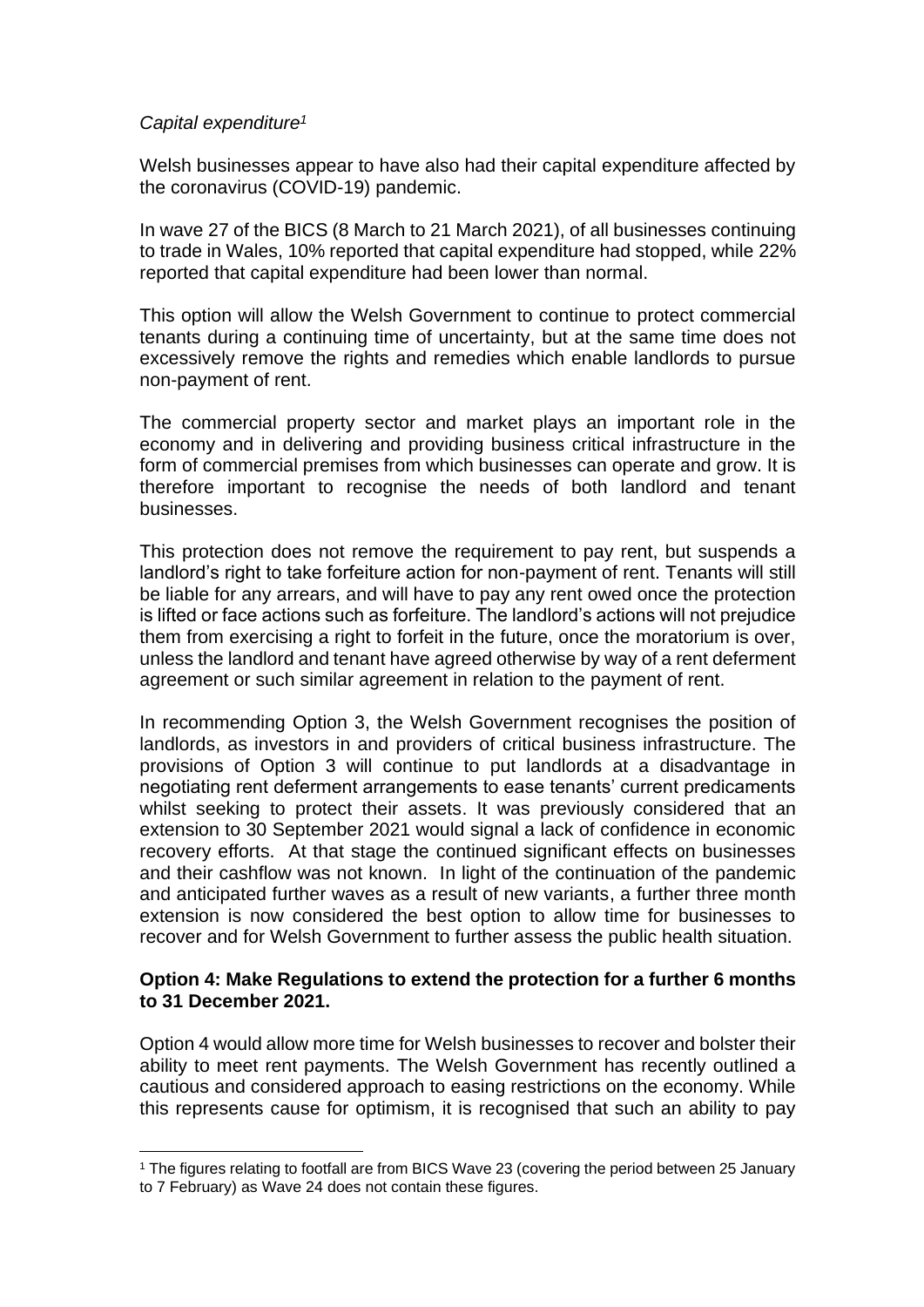rent would be limited until businesses are fully operational and many may continue to experience cash flow challenges. In this respect, Option 4 would allow for a period of breathing space to businesses.

This protection does not remove the requirement to pay rent, but suspends a landlord's right to take forfeiture action for non-payment of rent. Tenants will still be liable for any arrears, and will have to pay any rent owed once the protection is lifted or face actions such as forfeiture. The landlord's actions will not prejudice them from exercising a right to forfeit in the future, once the moratorium is over, unless the landlord and tenant have agreed otherwise by way of a rent deferment agreement or such similar agreement in relation to the payment of rent.

However, this option may put landlords and investors under increasing pressure at this stage.

### **Option 5: Make Regulations to extend the protection for a further 9 months to 31 March 2022.**

Option 5 would allow more time for Welsh businesses to recover and bolster their ability to meet rent payments. The Welsh Government has recently outlined a cautious and considered approach to easing restrictions on the economy. While this represents cause for optimism, it is recognised that such an ability to pay rent would be limited until businesses are fully operational and many may continue to experience cash flow challenges. In this respect, Option 5 would allow for a period of breathing space to businesses.

This protection does not remove the requirement to pay rent, but suspends a landlord's right to take forfeiture action for non-payment of rent. Tenants will still be liable for any arrears, and will have to pay any rent owed once the protection is lifted or face actions such as forfeiture. The landlord's actions will not prejudice them from exercising a right to forfeit in the future, once the moratorium is over, unless the landlord and tenant have agreed otherwise by way of a rent deferment agreement or such similar agreement in relation to the payment of rent.

However, this option is highly likely to put landlords and investors under increasing pressure at this stage.

For the reasons outlined above, the Welsh Government consider Option 3 is the most appropriate option to pursue at this time.

### **6. Consultation**

An engagement exercise with key stakeholders to better understand the impact that the Business Tenancies (Extension of Protection from Forfeiture etc.) (Wales) (Coronavirus) Regulations 2021 has had on both commercial tenants and landlords in Wales was undertaken, concluding in May 2021.

We received a number of representations from stakeholders and in summary the key points made were: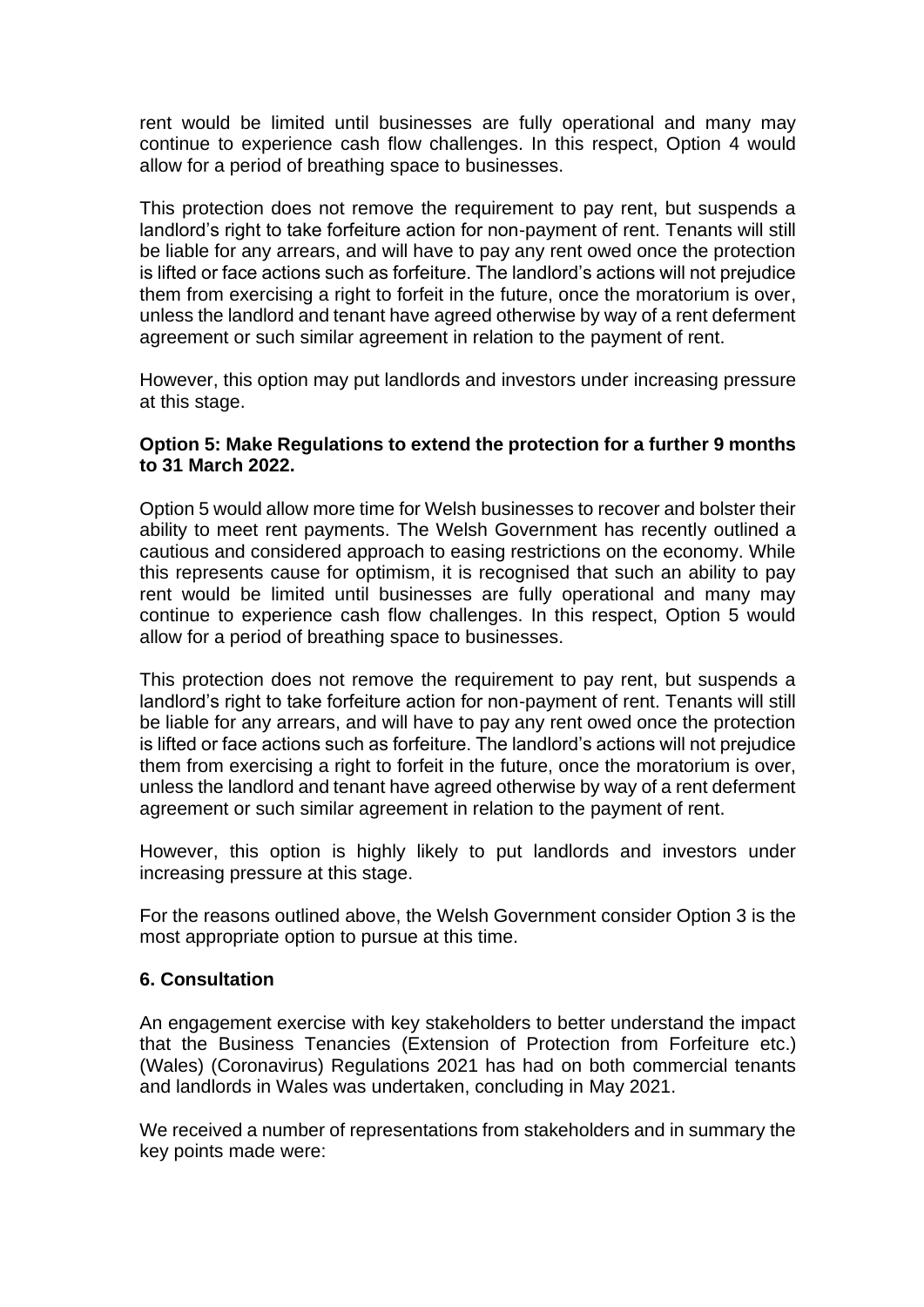- The provisions were intended to be a short-term emergency measure.
- The moratorium is beginning to have an adverse impact on commercial landlords.
- The extension of the moratorium is likely to have led to unintended consequences with rent accruals causing a substantial debt for businesses and could be called in in short order.
- It is important that whether the protections are permitted to lapse or renewed, it is done so as a package underpinned by close engagement across Welsh and UK Governments.
- Landlords can be expected to take a tough approach to rent arrears should the moratorium be lifted on 30 June 2021. For businesses dealing with mandated closure and with no ability to generate income, rent is increasingly difficult to meet.
- It is reasonable to continue to provide support to impacted businesses until they are able to resume trading normally.
- The issue of commercial rent arrears is probably the last significant outstanding business concern arising from the pandemic.
- The worst outcome would be a 'cliff edge' on 1 July 2021 when all tenant protections are suddenly withdrawn with nothing to replace them.

The concerns raised by stakeholders will be central to the development of policy positions and will inform further discussions with the UK Government on this issue.

### **7. Competition Assessment**

On completion of the Competition Filter test it was determined that there are no effects on competition.

### **8. Post implementation review**

The effect of these Regulations is time limited and the position will be reviewed prior to the proposed extension end date of 30 September 2021.